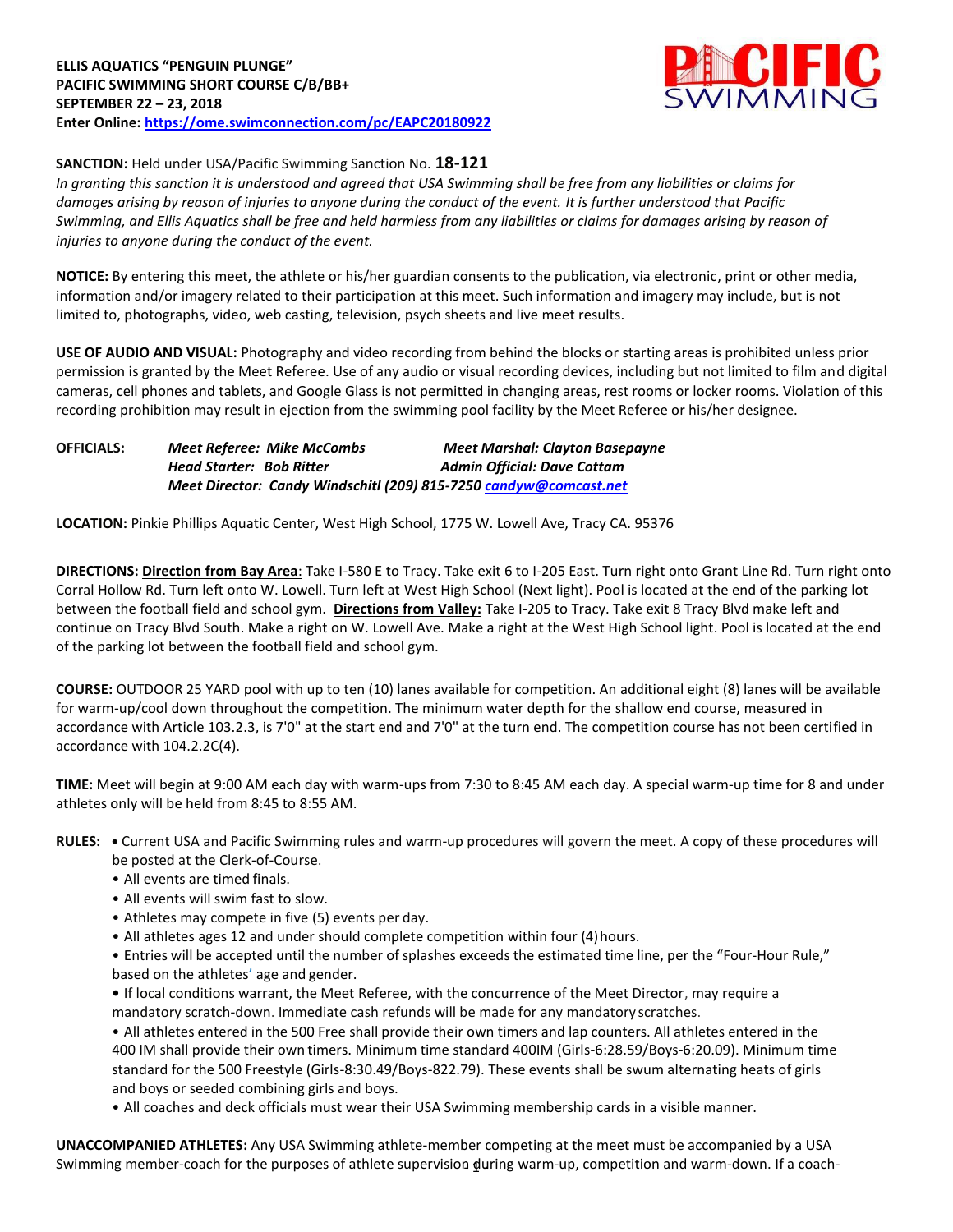member of the athlete's USA Swimming Club does not attend the meet to serve in said supervisory capacity, it is the responsibility of the athlete or the athlete's legal guardian to arrange for supervision by a USA Swimming member-coach. The Meet Director or Meet Referee may assist the athlete in making arrangements for such supervision; however, it is recommended that such arrangements be made in advance of the meet by the athlete's USA Swimming ClubMember-Coach.

**RACING STARTS:** Any athlete entered in the meet must be certified by a USA Swimming member-coach as being proficient in performing a racing start or must start each race from within the water. When unaccompanied by a member-coach, it is the responsibility of the athlete or the athlete's legal guardian to ensure compliance with this requirement.

## **RESTRICTIONS:**

- Smoking and the use of other tobacco products is prohibited on the pool deck, in the locker rooms, in spectator seating, in standing areas and in all areas used by athletes, during the meet and during warm-upperiods.
- Sale and use of alcoholic beverages are prohibited in all areas of the meet venue.
- No glass containers are allowed in the meet venue.
- No propane heater is permitted except for snack bar/meets operations.
- All shelters must be properly secured.
- Changing into or out of swimsuits other than in locker rooms or designated areas is prohibited.

• Destructive devices, to include but not limited to, explosive devices and equipment, firearms (open or concealed), blades, knives, mace, stun guns and blunt objects are strictly prohibited in the swimming facility and its surrounding areas. If observed, the Meet Referee or his/her designee may ask that these devices be stored safely away from the public or removed from the facility. Law enforcement officers (LEO) are exempt per applicable laws.

• Operation of a drone, or any other flying apparatus, is prohibited over the venue (pools, athlete/coach areas, spectator areas and open ceiling locker rooms) any time athletes, coaches, officials and/or spectators are present.

**ELIGIBILITY:** • Athletes must be current members of USA Swimming and enter their name and registration number on the meet entry card as they are shown on their Registration Card. If this is not done, it may be difficult to match the athlete with the registration and times database. The meet host will check all athlete registrations against the SWIMS database and if not found to be registered, the Meet Director shall accept the registration at the meet (a \$10 surcharge will be added to the regular registration fee). Duplicate registrations will be refunded by mail.

• Athletes in the "BB+" Division must have met at least the listed "BB" for their age group and gender. Athletes in the "B" Division must have met at least the listed "B" minimum timestandard. All entries times slower than the listed "B" time standard will be in the "C" Division.

• Athletes must have met the minimum USA-S Motivational "B" time standard for their age and gender in all events entered. Entry times submitted for this meet may be checked against a computer database and may be changed in accordance with Pacific Swimming Entry Time Verification Procedures.

- **Entries with "NO TIME" will be accepted for all events except the 500 Free and 400 IM (See Rules).**
- Disabled athletes are welcome to attend this meet and should contact the Meet Director or Meet Referee regarding any special accommodations on entry times and seeding per Pacific Swimming policy.

• Athletes 19 years of age and over may compete in the meet for time only, no awards. Such athletes must have met standards for the 17-18 age group.

• The athlete's age will be the age of the athlete on the first day of the meet.

**ENTRY PRIORITY:** Meet entries will not be accepted any earlier than *August 14, 2018*. Entries from members of Zone 2 clubs postmarked or entered online by 11:59 PM on *August 22, 2018* will be given 1<sup>st</sup> priority acceptance. Entries from members of all Zone 2 clubs postmarked or entered online between 12:00 AM *August 22, 2018*, and 11:59 PM *September 12, 2018* will be given 2<sup>nd</sup> priority acceptance. All entries from Zone 2, all other Pacific LSC Zones and other LSC's either postmarked, entered online, or hand delivered by the entry deadline will be considered in the order that they were received.

## **\*\* NOTE: Athletes who falsify their entry form by listing a club to which they are not legitimately associated will be rejected from the meet. Further, entry fees will not be refunded, and they may be referred to the Pacific Swimming Review Committee for disciplinary action.**

**ENTRY FEES:** \$4.00 per event plus an \$8.00 participation fee per athlete. Entries will be rejected if payment is not sent at time of request. No refunds will be made, except mandatory scratch-downs.

\$1 per athlete plus 5% of the total Entry Fees. Please note that the processing fee is a separate fee from the Entry Fees. If you do not<br>-2-**ONLINE ENTRIES:** To enter online go to **<https://ome.swimconnection.com/pc/EAPC20180922>** to receive an immediate entry confirmation. This method requires payment by credit card. Swim Connection, LLC charges a processing fee for this service, equal to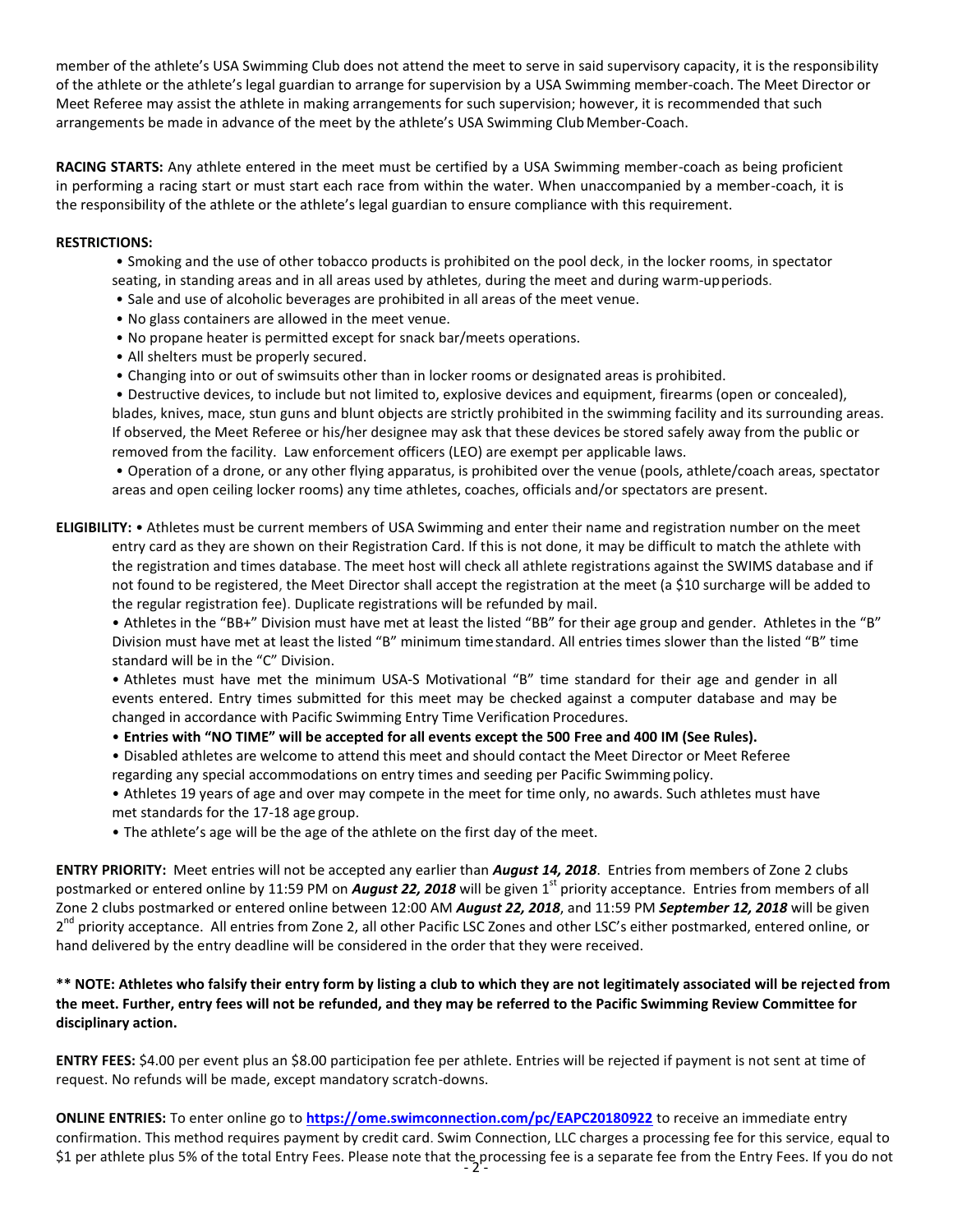wish to pay the processing fee, enter the meet using a mail entry. **Entering online is a convenience, is completely voluntary, and is in no way required or expected of an athlete by Pacific Swimming.** Online entries will be accepted through Wednesday, **September 12, 2018,** or until the meet has reached capacity, whichever comes first.

**MAILED OR HAND DELIVERED ENTRIES**: Entries must be on the attached consolidated entry form. Forms must be filled out completely and printed clearly with athlete's best time. Entries must be postmarked by midnight, Monday, **September 10, 2018** or hand delivered by 6:30 PM, Wednesday, **September 12, 2018**. No late entries will be accepted. No entries received after the meet has reached capacity will be accepted. No refunds will be made, except mandatory scratch-downs. Requests for confirmation of receipt of entries should include a self-addressed, stamped envelope.

| Make check payable to: Ellis Aquatics    |                                           |                   |
|------------------------------------------|-------------------------------------------|-------------------|
| <b>Mail entries to: Candy Windschitl</b> | Hand deliver entries to: Candy Windschitl |                   |
| 1171 Williams Ct.                        |                                           | 1171 Williams Ct. |
| Manteca. CA 95337                        |                                           | Manteca. CA 95337 |

**CHECK-IN:** The meet will be deck seeded. Athletes must check-in at the Clerk-of-Course. No event shall be closed more than 30 minutes before the scheduled start of the session. Close of check-in for all individual events shall be no more than 60 minutes before the estimated time of the start of the first heat of the event. Athletes who do not check-in will not be seeded and will not be allowed to compete in that event.

**SCRATCHES:** Any athletes not reporting for or competing in an individual timed final event shall not be penalized. Athletes who must withdraw from an event after it is seeded are requested to inform the referee immediately.

**AWARDS:** AWARDS: First through eighth places in each division (C, B & BB+) will be awarded for the 9-10, 11-12, and 13-14 age groups. First through eighth place in each division (PC-C, PC-B, and PC-A) will be awarded for the 8 & under age group. All athletes achieving an A time for the first time will be awarded a standard A medal, regardless of place achieved in the event. No awards will be given for athletes 15 years of age and older. Note: Individual awards must be picked up at the meet. We will not mail or distribute awards after the meet.

**ADMISSION:** Free. A program will be available for \$3.00

**SNACK BAR & HOSPITALITY:** A snack bar will be available throughout the competition. Coaches and working deck officials will be provided lunch. Hospitality will serve refreshments to timers and volunteers.

**MISCELLANEOUS:** No overnight parking is allowed. Facilities will not be provided after meet hours.

**MINIMUM OFFICIALS:** The Meet Referee shall conduct an inventory of Officials and shall compare the number of athletes entered against the number of Officials that worked representing each club per day of the meet. Those clubs who have not provided enough Officials in a day of the meet, in accordance with the table below, will be fined \$100 per missing Official per day.

| Number of athletes entered in meet per club per day | Number of trained and carded officials required |
|-----------------------------------------------------|-------------------------------------------------|
| 1-10                                                |                                                 |
| $11 - 25$                                           |                                                 |
| 26-50                                               |                                                 |
| 51-75                                               |                                                 |
| 76-100                                              |                                                 |
| Every 20 Athletes over 100                          |                                                 |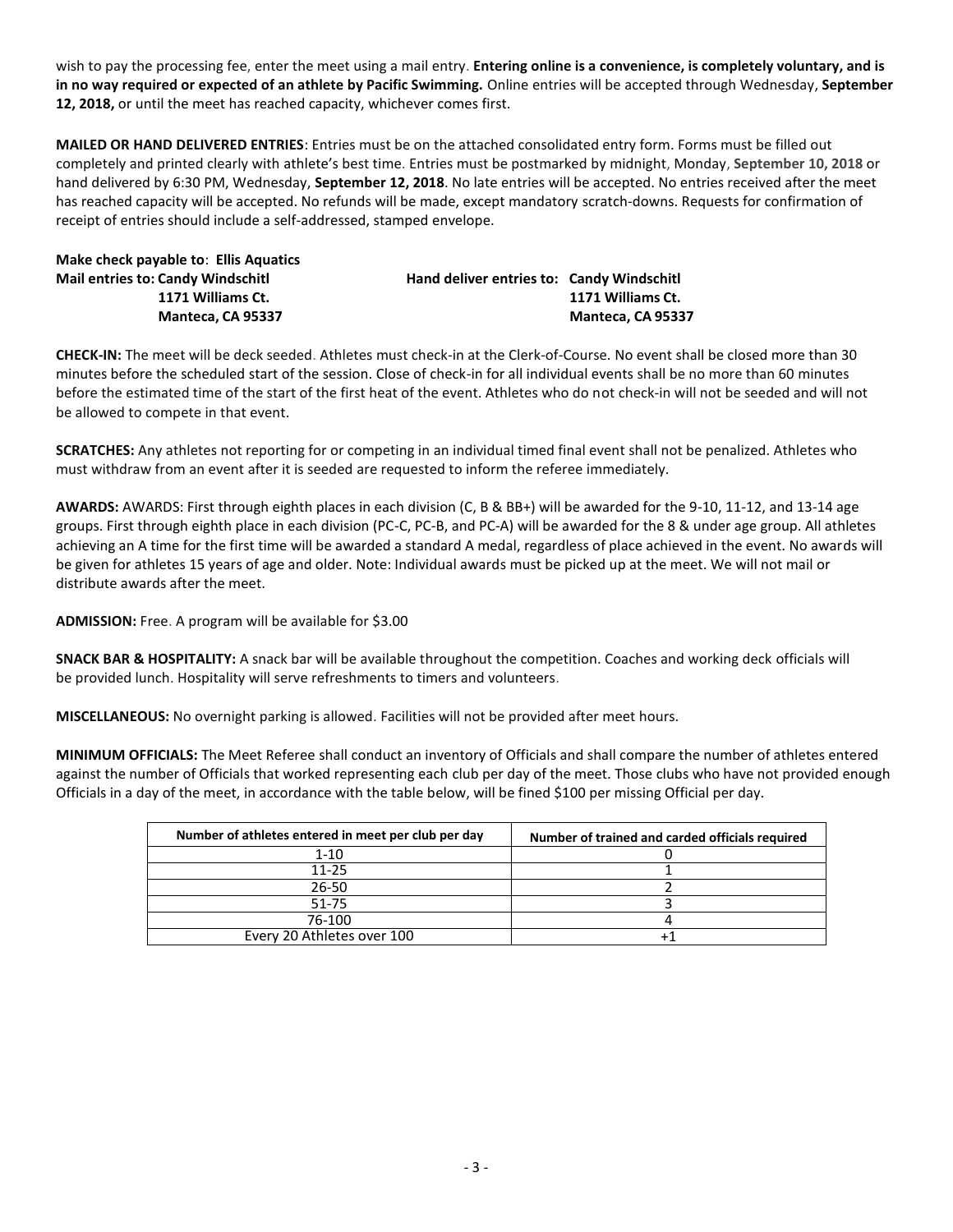#### **EVENT SUMMARY**

|                   | <b>SATURDAY</b> |               |         | <b>SUNDAY</b>     |              |               |              |  |  |  |
|-------------------|-----------------|---------------|---------|-------------------|--------------|---------------|--------------|--|--|--|
| <b>8 &amp; UN</b> | $9 - 10$        | $11 - 12$     | 13 & Up | <b>8 &amp; UN</b> | $9 - 10$     | $11 - 12$     | 13 & Up      |  |  |  |
| <b>25 FL</b>      | 200 IM          | 200 IM        | 200 IM  | <b>50 BR</b>      | <b>50 BR</b> | 100 BR        | 200 BR       |  |  |  |
| 25 BR             | 100 BR          | 100 FL        | 200 FL  | 50 BK             | 100 BK       | 200 BK        | 100 BK       |  |  |  |
| 25 BK             | 50 BK           | 50 BK         | 200 BK  | 100 I.M.          | 50 FL        | 200 FL        | 100 FL       |  |  |  |
| 25 FR             | 100 FR          | 200 BR        | 100 BR  | 50 FL             | 200 FR       | <b>200 FR</b> | 200 FR       |  |  |  |
| 100 FR            | 500 FR          | 100 FR        | 100 FR  | <b>50 FR</b>      | <b>50 FR</b> | <b>50 FR</b>  | <b>50 FR</b> |  |  |  |
|                   |                 | 9 & Up 500 FR |         | 11 & Up 400 IM    |              |               |              |  |  |  |

Minimum time standard 400 IM(Girls-6:28.59/Boys-6:20.09). Minimum time standard for the 500 Freestyle (Girls-8:30.49/Boys-8:22.79). Athletes in the 500 Freestyle must provide their own times and lap counters and 400 IM must provide their own timers.

|                | September 22, 2018 |                |
|----------------|--------------------|----------------|
| <b>EVENT</b>   | <b>EVENT</b>       | <b>EVENT#</b>  |
| $\mathbf{1}$   | 13 & Up 200 I.M.   | $\overline{2}$ |
| $\overline{3}$ | 11-12 200 I.M.     | 4              |
| 5              | 9-10 200 I.M.      | 6              |
| $\overline{7}$ | 8-UN 25 Fly        | 8              |
| 9              | 13 & Up 200 Fly    | 10             |
| 11             | 11-12 100 Fly      | 12             |
| 13             | 9-10 100 Breast    | 14             |
| 15             | 8-UN 25 Breast     | 16             |
| 17             | 13 & Up 200 Back   | 18             |
| 19             | 11-12 50 Back      | 20             |
| 21             | 9-10 50 Back       | 22             |
| 23             | 8-UN 25 Back       | 24             |
| 25             | 13 & Up 100 Breast | 26             |
| 27             | 11-12 200 Breast   | 28             |
| 29             | 8-UN 25 Free       | 30             |
| 31             | 9-10 100 Free      | 32             |
| 33             | 13 & Up 100 Free   | 34             |
| 35             | 11-12 100 Free     | 36             |
| 37             | 8-UN 100 Free      | 38             |
| 39             | 9 & Up 500 Free    | 40             |

## **EVENTS**

|                | September 22, 2018 |                |
|----------------|--------------------|----------------|
| <b>EVENT</b>   | <b>EVENT</b>       | <b>EVENT#</b>  |
| $\mathbf{1}$   | 13 & Up 200 I.M.   | $\overline{2}$ |
| $\overline{3}$ | 11-12 200 I.M.     | 4              |
| 5              | 9-10 200 I.M.      | 6              |
| $\overline{7}$ | 8-UN 25 Fly        | 8              |
| 9              | 13 & Up 200 Fly    | 10             |
| 11             | 11-12 100 Fly      | 12             |
| 13             | 9-10 100 Breast    | 14             |
| 15             | 8-UN 25 Breast     | 16             |
| 17             | 13 & Up 200 Back   | 18             |
| 19             | 11-12 50 Back      | 20             |
| 21             | 9-10 50 Back       | 22             |
| 23             | 8-UN 25 Back       | 24             |
| 25             | 13 & Up 100 Breast | 26             |
| 27             | 11-12 200 Breast   | 28             |
| 29             | 8-UN 25 Free       | 30             |
| 31             | 9-10 100 Free      | 32             |
| 33             | 13 & Up 100 Free   | 34             |
| 35             | 11-12 100 Free     | 36             |
| 37             | 8-UN 100 Free      | 38             |
| 39             | 9 & Up 500 Free    | 40             |
|                |                    |                |

Use the following URL to find the time standards[: http://www.pacswim.org/swim-meet-times/standards](http://www.pacswim.org/swim-meet-times/standards)

Minimum time standard 400 IM (Girls-6:28.59/Boys-6:20.09). Minimum time standard for the 500 Freestyle (Girls-8:30.49/Boys-8:22.79). Athletes in the 500 Freestyle must provide their own times and lap counters and 400 IM must provide their own timers.